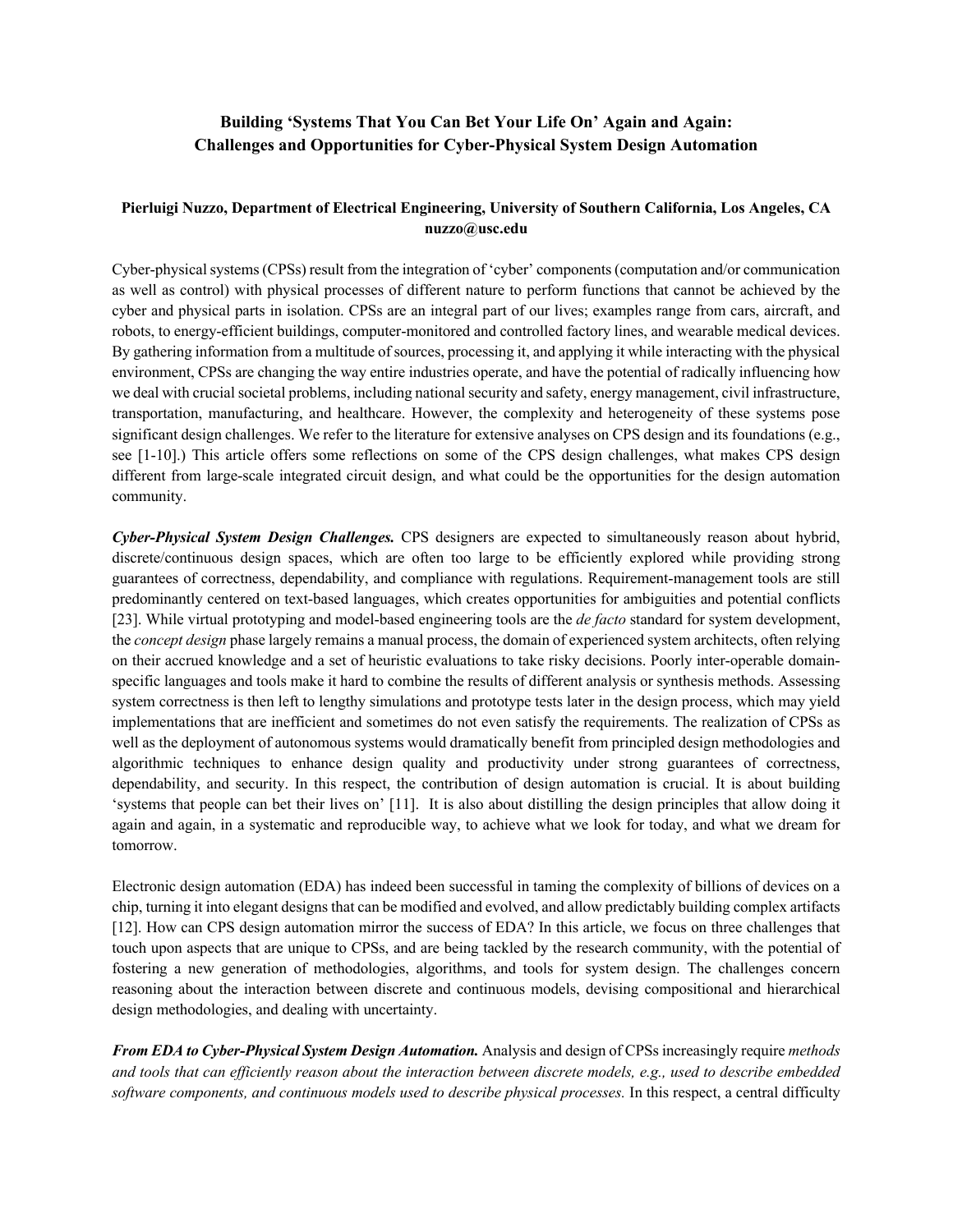is the very different nature of the tools used to analyze continuous dynamics (e.g., real analysis) and discrete dynamics (e.g., combinatorics.) Advances in formal verification and optimization over the years have led to techniques that can address large-scale problems in either of the two domains. Boolean methods such as satisfiability (SAT) solving have been successful in tackling large combinatorial search problems for the design and verification of hardware and software systems [15]. On the other hand, problems in control, communications, signal processing, data analysis and modeling, and machine learning often rely on mathematical programming (e.g., see [13],) and specifically convex programming [14] as a powerful solution engine. However, despite their strengths, neither SAT solving, nor convex programming would be effective in CPS design, if used in isolation. We need methods and tools that blend concepts from both of them. An approach to formal reasoning about continuous and discrete dynamics is to model the cyberphysical system as a hybrid automaton, including discrete states as well as continuous states governed by differential equations, and use model checking techniques [15] to prove properties about the system or find bugs. Another approach, based on theorem proving, aims at proving properties of hybrid systems by leveraging formulas in appropriate logic languages capturing their behaviors [16]. The scalability of these verification techniques is an active research area, aiming to extend the number of supported state variables, which is currently limited to only a few tens [4]. Progress has also been made toward correct-by-construction synthesis approaches that algorithmically generate design artifacts from high-level logic specifications, despite the theoretically higher computational complexity of synthesis versus verification [4]. An active research effort aims to leverage the efficiency and formal guarantees of state-of-the-art constraint solving algorithms in both the Boolean and convex analysis domains toward a novel framework, termed satisfiability modulo convex programming (SMC) [17,18]. Inspired by the satisfiability modulo theory [15] approach, SMC rethinks the connection between logic-based methods and numerical methods for reasoning about the combination of discrete and continuous dynamics that can address the complexity of CPS applications.

In addition to verification and synthesis methods, devising design methodologies – *well-defined abstraction layers, hierarchical decomposition mechanisms, regular and reproducible architectures* – has been crucial to the success of EDA. Many of these concepts have been formalized within the platform-based design (PBD) methodology, which has been applied to a variety of domains, from automotive to system-on-chip, from building automation to synthetic biology [19]. *Design methodologies are also on the 'critical path' to operational CPSs.* Designers usually decompose a system into different domains, by adopting the most effective mathematical formalisms to represent different portions of the design or different viewpoints (e.g., function, safety, timing, energy) at different abstraction levels. They then leverage the most suitable tools to analyze and synthesize these models and architectures compositionally. CPS design would then benefit from unifying frameworks that can support different analysis techniques, based on formal verification, simulation, and testing, in a consistent way [1,4,7,26]. Further, design methodologies should consider extra-functional viewpoints, including energy and cost, as well as reliability, security, and usability, most of which are difficult to formally quantify today. Active research efforts in the areas of component-based [20] and contract-based [21-23] design address these challenges by relying on mathematical models of the interfaces between the components and their environments, together with rigorous ways of composing and refining these interfaces. A contract captures the assumptions that a component makes on its environment and the behaviors it guarantees in the context of the assumptions. In a contract-based environment, it is then possible to verify system-level properties in a modular and hierarchical fashion, based on the satisfaction of component-level properties [24]. It is possible to support rigorous stepwise refinement to reason about system decompositions, even if the component implementations are not yet available [25,26]. It is possible to facilitate component reuse, as any components satisfying a contract directly inherit its guarantees and can be used in the design. Contracts can provide a formal foundation and complement the PBD methodology to enable design space exploration and provably-correct concurrent development of system architectures and control algorithms in a modular and scalable way [4,26,27].

As for integrated circuits, *CPSs must operate under the presence of uncertainty* that may result from variability (e.g., due to manufacturing tolerances, usage, failures,) noise, or model approximations. However, in CPSs, uncertainty may also result from external conditions that are not under system control: unknown or unpredictable environment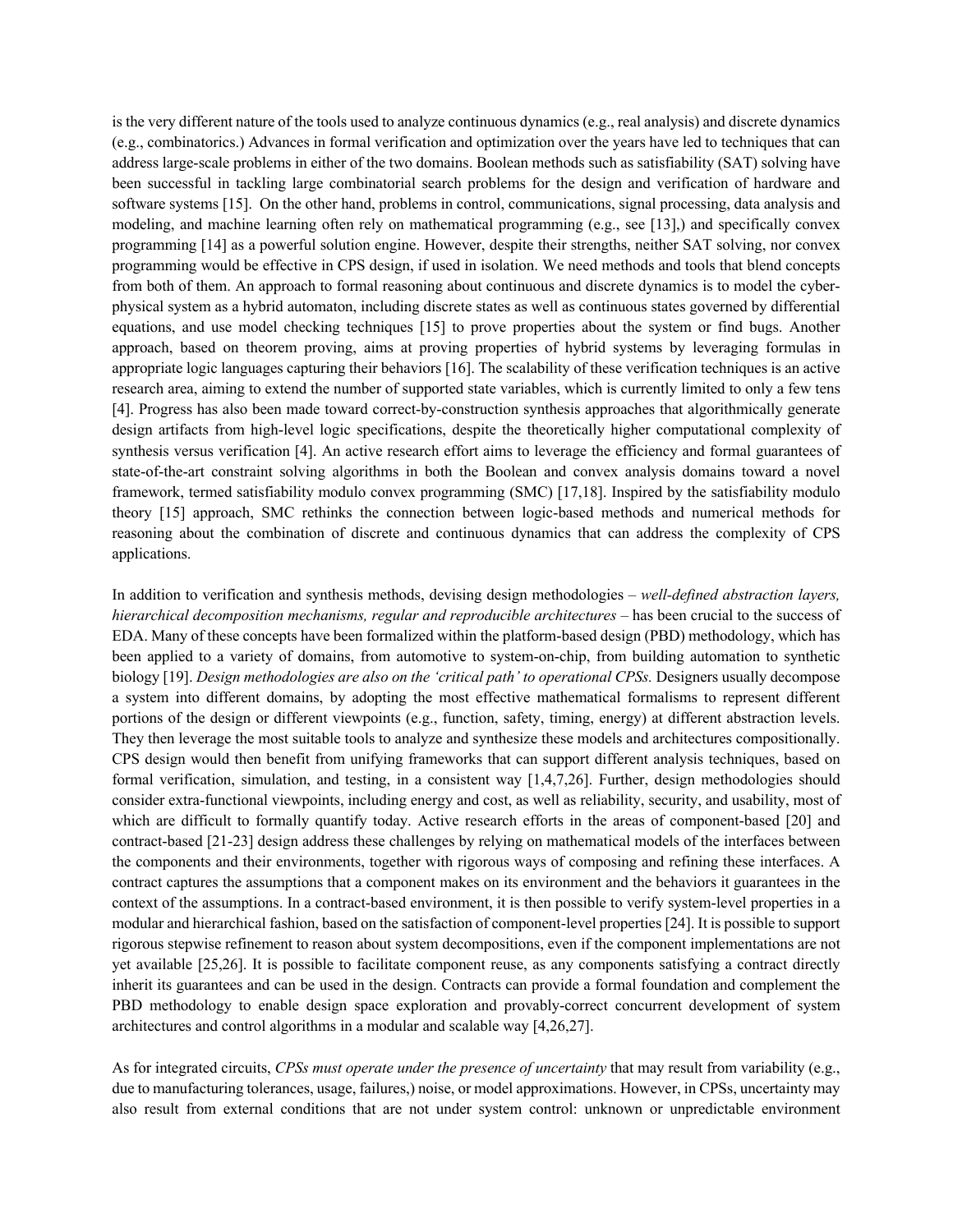conditions, multi-agent dynamics, and even adversarial behaviors. A classic example are CPSs interacting with humans [10]. Researchers are exploring many approaches for modeling and reasoning about uncertainty, including the use of probabilistic models, capable of expressing the likelihood for a certain event to happen. While probabilistic models and probabilistic logics are well-studied for discrete systems, their application to CPSs are active areas of research [28-31].

*Fast Forward.* Overall, it is expected that CPSs will rely less and less on humans, and replace humans, for example, in jobs that require precision, or for tedious or dangerous tasks. The intelligence, situational awareness, and decisionmaking capabilities of these systems will increasingly rely on machine learning components. Similarly, the design process itself will increasingly use data-driven techniques [10]. Learning-enabled CPSs will, in turn, introduce additional sources of approximation, and require probabilistic and statistical reasoning [32]. Further, they will raise additional concerns about the security implications of their tasks as well as the privacy of the data they process. Security and privacy will add new dimensions to the design problem and impact all the abstraction layers. Tackling these fundamental and practical challenges will spur exciting research for design automation at the boundary with formal methods, control theory, real-time systems, machine learning, optimization, and physical platforms, toward advancing the scientific foundations that are necessary to build the planetary-scale, inference-and-decision-making systems we dream of. Design embodies humankind's attempt at creating new artifacts, shaping the surrounding world, and augmenting its capabilities. It is, however, on us to ensure that these artifacts operate safely and enhance our lives.

## *References*

[1] J. Sztipanovits et al., "Toward a science of cyber–physical system integration," Proc. IEEE, vol. 100, no. 1, pp. 29–44, Jan. 2012.

[2] E. A. Lee, "Cyber physical systems: Design challenges," in Proc. IEEE Int. Symposium on Object Oriented Real-Time Distributed Computing, pp. 363–369, 2008, doi:10.1109/ISORC.2008.25.

[3] E. A. Lee and S. A. Seshia, Introduction to Embedded Systems: A Cyber-Physical Systems Approach. Cambridge, MA, USA: MIT Press, 2016.

[4] P. Nuzzo, A. L. Sangiovanni-Vincentelli, D. Bresolin, L. Geretti, and T. Villa, "A platform-based design methodology with contracts and related tools for the design of cyber-physical systems," in Proc. IEEE, vol. 103, no. 11, 2015.

[5] R. Alur, Principles of cyber-physical systems. Cambridge, MA, USA: MIT Press, 2015.

[6] A. Sangiovanni-Vincentelli, W. Damm, and R. Passerone, "Taming Dr. Frankenstein: Contract-Based Design for Cyber-Physical Systems," European Journal of Control, vol. 18, no. 3, pp. 217–238, 2012.

[7] J. Sifakis, "System design automation: Challenges and limitations," in Proc. IEEE, vol. 103, no. 11, pp. 2093– 2103, Nov. 2015.

[8] Q. Zhu and A. L. Sangiovanni-Vincentelli, "Codesign Methodologies and Tools for Cyber–Physical Systems," in Proc. of the IEEE, vol. 106, no. 9, pp. 1484-1500, Sept. 2018, doi:10.1109/JPROC.2018.2864271

[9] Proceedings of the IEEE, Special Issue on Design Automation of Cyber-Physical Systems, vol. 106, no. 9, Sept. 2018.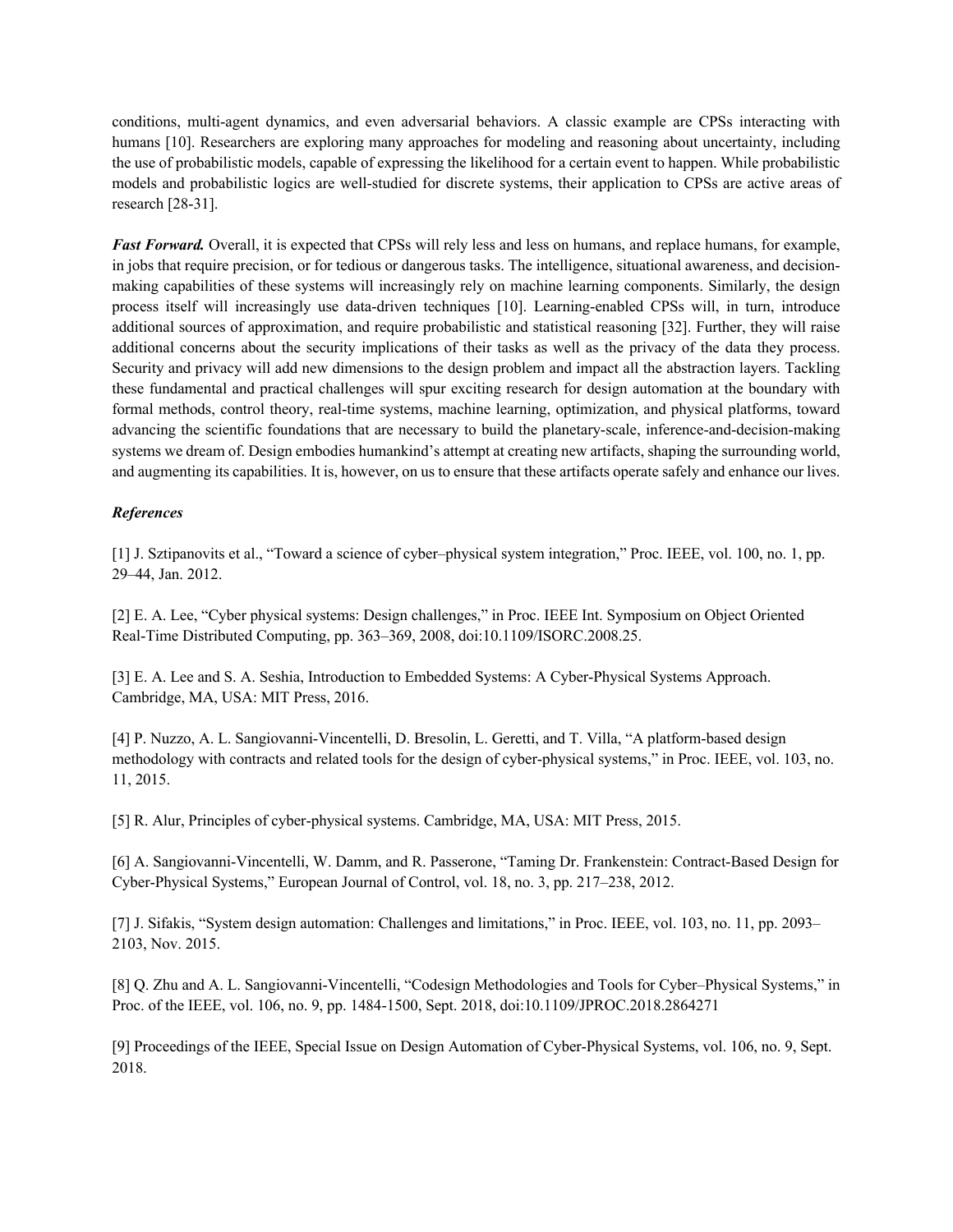[10] S. A. Seshia, S. Hu, W. Li, and Q. Zhu, "Design automation of cyber-physical systems: Challenges, advances, and opportunities," in IEEE Trans. Comput.-Aided Design Integr. Circuits Syst., vol. 36, no. 9, pp. 1421–1434, Sep. 2017.

[11] J. Wing, "Cyber-Physical Systems," Computing Research News, vol. 20, no. 1, January 2008.

[12] A. Sangiovanni-Vincentelli, "Corsi e ricorsi: The EDA story," IEEE Solid State Circuits Magazine, vol. 2, no. 3, pp. 6–26, 2010.

[13] A. Bemporad and M. Morari. "Control of systems integrating logic, dynamics, and constraints," Automatica, vol. 35, no. 3, pp. 407–427, 1999.

[14] S. Boyd and L. Vandenberghe, Convex Optimization. Cambridge, U.K.: Cambridge Univ. Press, 2004.

[15] E. M. Clarke, T. A. Henzinger, H. Veith, and R. P. Bloem, Handbook of model checking. Springer, 2018.

[16] A. Platzer, Logical Foundations of Cyber-Physical Systems. Springer, 2018.

[17] Y. Shoukry, P. Nuzzo, A. L. Sangiovanni-Vincentelli, S. A. Seshia, G. J. Pappas and P. Tabuada, "SMC: Satisfiability Modulo Convex Programming," in Proceedings of the IEEE, vol. 106, no. 9, pp. 1655-1679, Sept. 2018. doi: 10.1109/JPROC.2018.2849003

[18] P. Nuzzo, A. Puggelli, S. A. Seshia, and A. L. Sangiovanni-Vincentelli, "CalCS: SMT solving for non-linear convex constraints," Proc. Formal Methods Computer-Aided Design, Oct. 2010, pp. 71–79.

[19] A. Sangiovanni-Vincentelli, "Quo vadis, SLD? Reasoning about the trends and challenges of system level design," Proc. IEEE, vol. 95, no. 3, pp. 467–506, Mar. 2007.

[20] L. de Alfaro, T. A. Henzinger, "Interface theories for component-based design." In: Henzinger, T.A., Kirsch, C.M. (eds.) EMSOFT 2001. LNCS, vol. 2211, pp. 148– 165. Springer, Heidelberg (2001). https://doi.org/10.1007/3- 540-45449-7 11

[21] A. Benveniste, B. Caillaud, D. Nickovic, R. Passerone, J.-B. Raclet, P. Reinkemeier, A. Sangiovanni-Vincentelli, W. Damm, T. A. Henzinger, and K. G. Larsen. "Contracts for system design." Foundations and Trends in Electronic Design Automation 12, no. 2-3 (2018): 124-400.

[22] P. Nuzzo, A. L. Sangiovanni-Vincentelli (2018) Hierarchical System Design with Vertical Contracts. In: Lohstroh M., Derler P., Sirjani M. (eds) Principles of Modeling. Lecture Notes in Computer Science, vol. 10760. Springer, Cham.

[23] P. Nuzzo, M. Lora, Y. Feldman, and A. Sangiovanni-Vincentelli, "CHASE: Contract-Based Requirement Engineering for Cyber-Physical System Design," Proc. Design, Automation and Test in Europe, Dresden, Germany, pp. 839–844, Mar. 2018.

[24] A. Cimatti and S. Tonetta, "Contracts-refinement proof system for component-based embedded systems," Science of Computer Programming 97, Part 3 (2015), pp. 333 – 348.

[25] I. Filippidis and R. M. Murray, "Layering Assume-Guarantee Contracts for Hierarchical System Design," in Proceedings of the IEEE, vol. 106, no. 9, pp. 1616-1654, Sept. 2018. doi: 10.1109/JPROC.2018.2834926